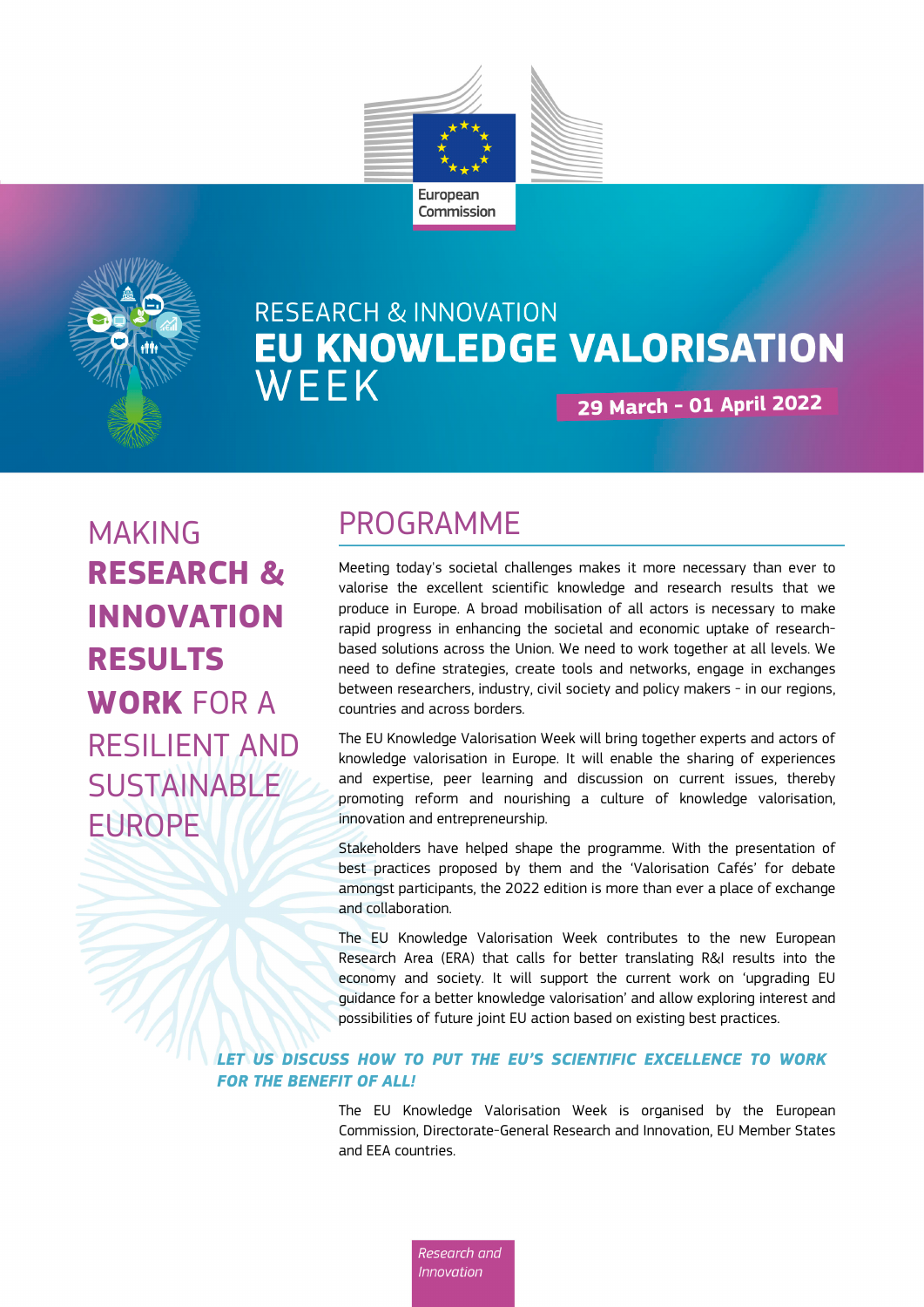

## TUESDAY | 29 MARCH 2022

## 10:00 – 10:30 OPENING OF THE EU KNOWLEDGE VALORISATION WEEK 2022

by **Mariya Gabriel, Commissioner Innovation, Research, Culture, Education and Youth**

### FOLLOW THE INSPIRING EXAMPLE!

Young innovators **Marija Grinavica** (Latvia), **Nicolai Melniciuc** (Poland) and **Lucie Monticelli** (France) in a conversation with **Peter Dröll**, Director Prosperity, Directorate-General Research & Innovation, European Commission

#### *BREAK*

## 10:45 – 11:30 TRANSLATING THE VISION INTO ACTION: HOW TO FOSTER ENTREPRENEURIAL AND VALORISATION MIND-SETS

Entrepreneurial education and experimentation pave the way for personal development and uptake of scientific knowledge in new solutions with a potential to drive the green and digital transition. Students, young researchers and young entrepreneurs are the main target groups of the excellent examples of entrepreneurship promotion and knowledge valorisation that will be presented in this webinar.

**MODERATOR: Katiuska Cruz**, Entrepreneurship and Technology Transfer, ANI, The Portuguese National Innovation Agency

#### **[DEMONSTRATORLAB OF VRIJE UNIVERSITEIT AMSTERDAM](https://ec.europa.eu/research-and-innovation/en/research-area/industrial-research-and-innovation/eu-valorisation-policy/knowledge-valorisation-platform/repository/demonstrator-lab-where-entrepreneurial-academics-become-academic-entrepreneurs)**

**Linda van de Burgwal**, Director of DemonstratorLab VU and Assistant Professor at VU Athena Institute

**[BE THE ROLE MODEL](https://ec.europa.eu/research-and-innovation/en/research-area/industrial-research-and-innovation/eu-valorisation-policy/knowledge-valorisation-platform/repository/be-role-model) Ivan Štefanić**, Professor at Josip Juraj Strossmayer University of Osijek and Director of Tera Tehnopolis Ltd.

### *BREAK*

## 11:45 – 12:30 **VALORISATION CAFÉ**

BETTER POLICIES WITH SOCIAL SCIENCES AND HUMANITIES INSIGHTS

Join an informal and relaxed discussion. Meet with peers and interested knowledge valorisation actors. Use the opportunity for networking. Exchange ideas and experiences, in small groups, on how to build bridges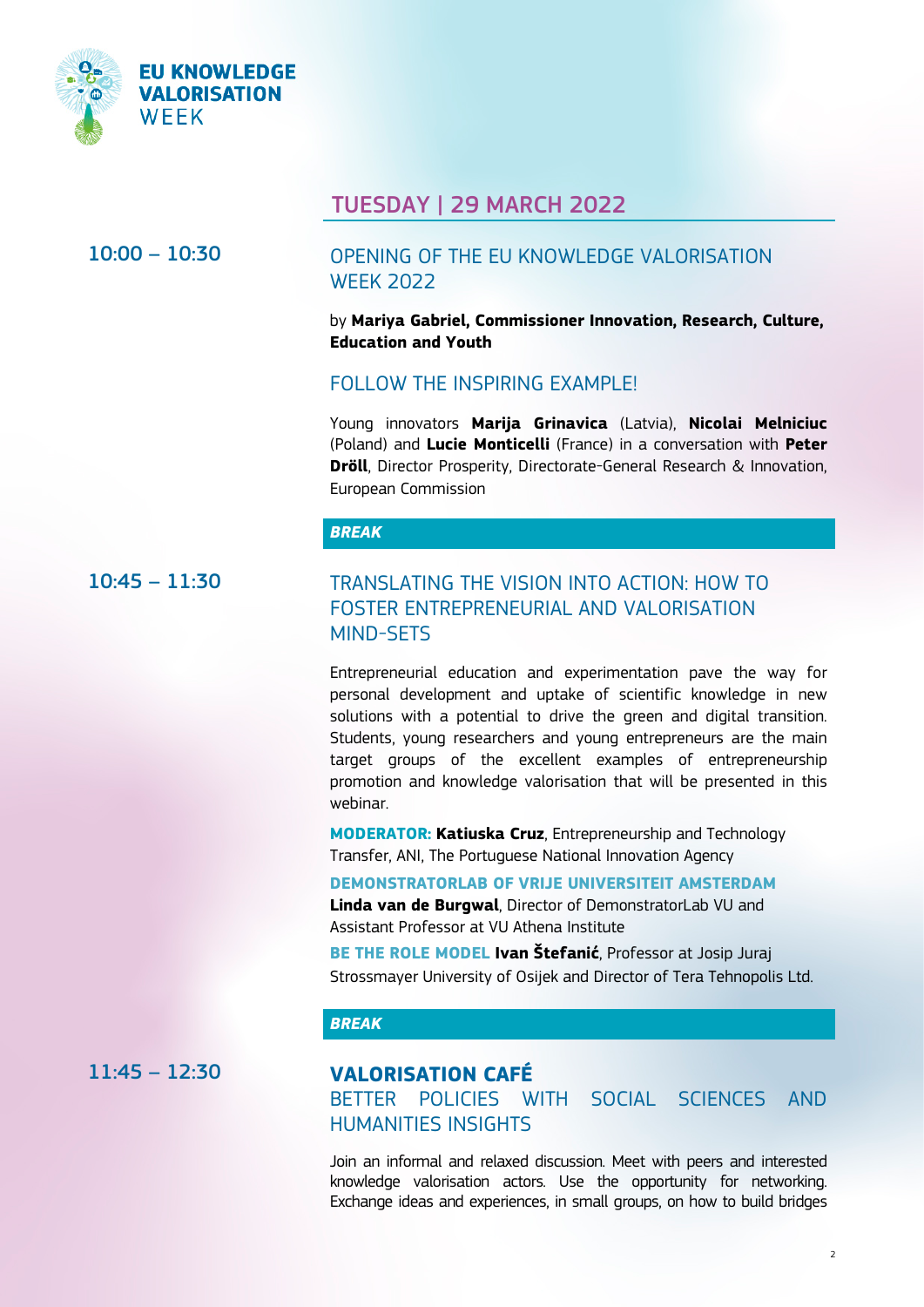

from research to policy and channel relevant results from social sciences and humanities research to inform policy makers and improve policies.

**YOU NEED TO REGISTER FOR JOINING!**

## WEDNESDAY | 30 MARCH 2022

## 9:30 – 10:30 INNOVATION IN MY MIND: WHO WILL FUND IT?

The first steps are crucial for students and researchers that want to use their knowledge for an invention and business idea and check its feasibility. Various approaches to support them financially and under competitive conditions are explored in this webinar, and success factors are highlighted.

**MODERATOR: Christophe Haunold,** Head of Partnerships, Knowledge and Technology Transfer Office, University of Luxembourg **[CROWDFUNDING AT THE UNIVERSITY OF MILANO-BICOCCA](https://ec.europa.eu/research-and-innovation/en/research-area/industrial-research-and-innovation/eu-valorisation-policy/knowledge-valorisation-platform/repository/crowdfunding-university-born-projects-biunicrowd) Luigi Di Pace,** Manager of Bicocca Università del Crowdfunding program at University of Milano Bicocca

**[INNOVATION FUND OF THE UNIVERSITY LJUBLJANA](https://ec.europa.eu/research-and-innovation/en/research-area/industrial-research-and-innovation/eu-valorisation-policy/knowledge-valorisation-platform/repository/innovation-fund-university-ljubljana) Simona Rataj,** Head of Dpt. for Strategic marketing of IPR, Knowledge Transfer Office, University of Ljubljana

**[SUPPORT FOR VALIDATION OF APPLIED RESEARCH RESULTS –](https://ec.europa.eu/research-and-innovation/en/research-area/industrial-research-and-innovation/eu-valorisation-policy/knowledge-valorisation-platform/repository/support-validation-applied-research-results) [THE GAMA2 PROGRAMME](https://ec.europa.eu/research-and-innovation/en/research-area/industrial-research-and-innovation/eu-valorisation-policy/knowledge-valorisation-platform/repository/support-validation-applied-research-results) Petr Matolín,** Director of Programme Management and Implementation Section, TA CR

### *BREAK*

## 10:45 – 11:30 ANTWERP & VIENNA CALLING: UNIVERSITIES AS VALORISATION ENGINES

Bringing together representatives of leading European universities, the webinar aims to find answers on how to reinforce universities' role in local innovation ecosystems, such as strengthening and sharing of knowledge valorisation capacities. It will also aim at identifying good examples on how to link companies to the right research partners or guide them to the appropriate technologies, infrastructure and trainings.

**MODERATOR: Anna Panagopoulou**, Director ERA & Innovation, Directorate-General Research & Innovation, European Commission

**[UNIVERSITY AS A DRIVING FORCE FOR QUADRUPLE HELIX](https://ec.europa.eu/research-and-innovation/en/research-area/industrial-research-and-innovation/eu-valorisation-policy/knowledge-valorisation-platform/repository/university-driving-force-quadruple-helix-based-innovation-ecosystems)  [BASED INNOVATION ECOSYSTEMS](https://ec.europa.eu/research-and-innovation/en/research-area/industrial-research-and-innovation/eu-valorisation-policy/knowledge-valorisation-platform/repository/university-driving-force-quadruple-helix-based-innovation-ecosystems) - UNIVERSITY OF ANTWERP Silvia Lenaerts,** Vice-Rector & **Jurgen Joossens**, Head of Valorisation Unit, University of Antwerp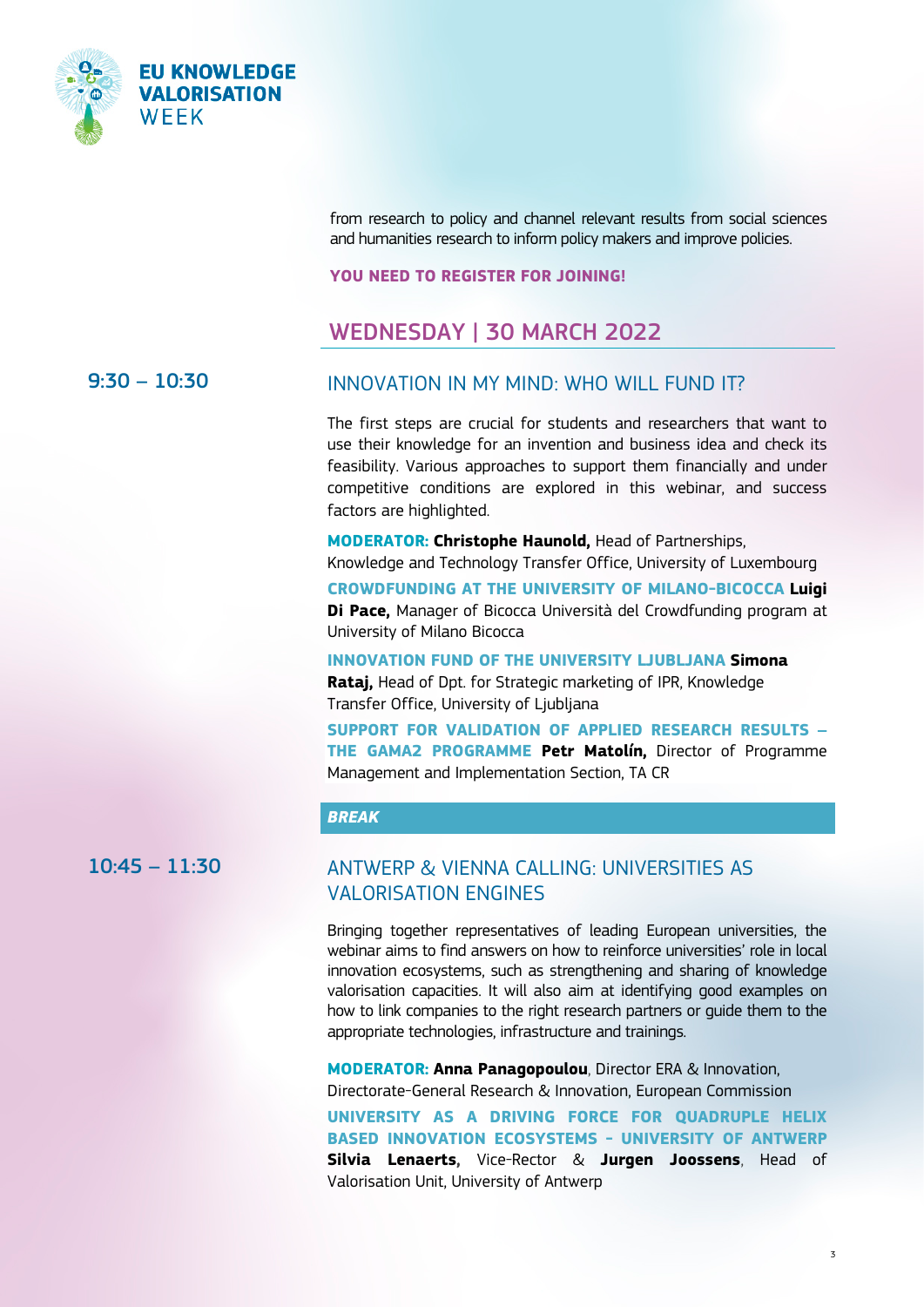

#### **[INNOVATION MATTERS-](https://ec.europa.eu/research-and-innovation/en/research-area/industrial-research-and-innovation/eu-valorisation-policy/knowledge-valorisation-platform/repository/innovation-matters) UNIVERSITIES VIENNA Angelika Zelisko,**

Deputy Head Support Art and Research,University of Applied Arts Vienna & **Tobias Reckling,** Team Manager, University of Vienna

#### *BREAK*

### 11:45 – 12:30 **VALORISATION CAFÉ** WHAT ABOUT THE UNIVERSITIES' THIRD MISSION?

Join an informal and relaxed discussion. Meet with peers and interested valorisation actors. Use the opportunity for networking. Exchange ideas and experiences, in small groups, on questions about the engagement of universities with societal needs and market demands and linking with their own socio-economic context.

**YOU NEED TO REGISTER FOR JOINING!**

## THURSDAY | 31 MARCH 2022

### 9:30 – 10:30 IT TAKES TWO TO TANGO: RESEARCH AND INDUSTRY TEAM UP TO TACKLE SOCIETAL CHALLENGES

Bringing together actors from different backgrounds and aligning their divergent goals for common benefit is a challenge. The best practices in this webinar have successfully taken on this challenge – in different institutional settings and with different incentives and approaches to science-business collaboration for knowledge valorisation.

**MODERATOR: Christina Wainikka,** Confederation of Swedish Enterprise.

**[GEARED TOWARDS INDUSTRY: THE FRAUNHOFER MODEL OF](https://ec.europa.eu/research-and-innovation/en/research-area/industrial-research-and-innovation/eu-valorisation-policy/knowledge-valorisation-platform/repository/fraunhofer-model-performance-based-basic-funding)  [PERFORMANCE BASED BASIC FUNDING](https://ec.europa.eu/research-and-innovation/en/research-area/industrial-research-and-innovation/eu-valorisation-policy/knowledge-valorisation-platform/repository/fraunhofer-model-performance-based-basic-funding) Caroline Steiert,** Senior Legal Advisor European Affairs & **Simon Ammer,** Deputy Head of Techtransfer Strategies, Fraunhofer-Gesellschaft

**[PUBLIC-PRIVATE PARTNERSHIP PROMOTING R&D AND](https://ec.europa.eu/research-and-innovation/en/research-area/industrial-research-and-innovation/eu-valorisation-policy/knowledge-valorisation-platform/repository/public-private-partnership-promoting-rd-and-technology-transfer-between-industry-and-academia)  [TECHNOLOGY TRANSFER BETWEEN INDUSTRY & ACADEMIA](https://ec.europa.eu/research-and-innovation/en/research-area/industrial-research-and-innovation/eu-valorisation-policy/knowledge-valorisation-platform/repository/public-private-partnership-promoting-rd-and-technology-transfer-between-industry-and-academia)  [THROUGH FINANCING AND MENTORING](https://ec.europa.eu/research-and-innovation/en/research-area/industrial-research-and-innovation/eu-valorisation-policy/knowledge-valorisation-platform/repository/public-private-partnership-promoting-rd-and-technology-transfer-between-industry-and-academia) Fabián Varas,** Chief Technology Officer, CTA – Technological Corporation of Andalusia

**[COLLABORATIVE LAB FOR CYBERSECURITY AND CYBER-](https://ec.europa.eu/research-and-innovation/en/research-area/industrial-research-and-innovation/eu-valorisation-policy/knowledge-valorisation-platform/repository/collaborative-laboratory)[PHYSICAL SYSTEMS VORTEX](https://ec.europa.eu/research-and-innovation/en/research-area/industrial-research-and-innovation/eu-valorisation-policy/knowledge-valorisation-platform/repository/collaborative-laboratory) Rodrigo Maia**, CEO Vortex-CoLab

4

*BREAK*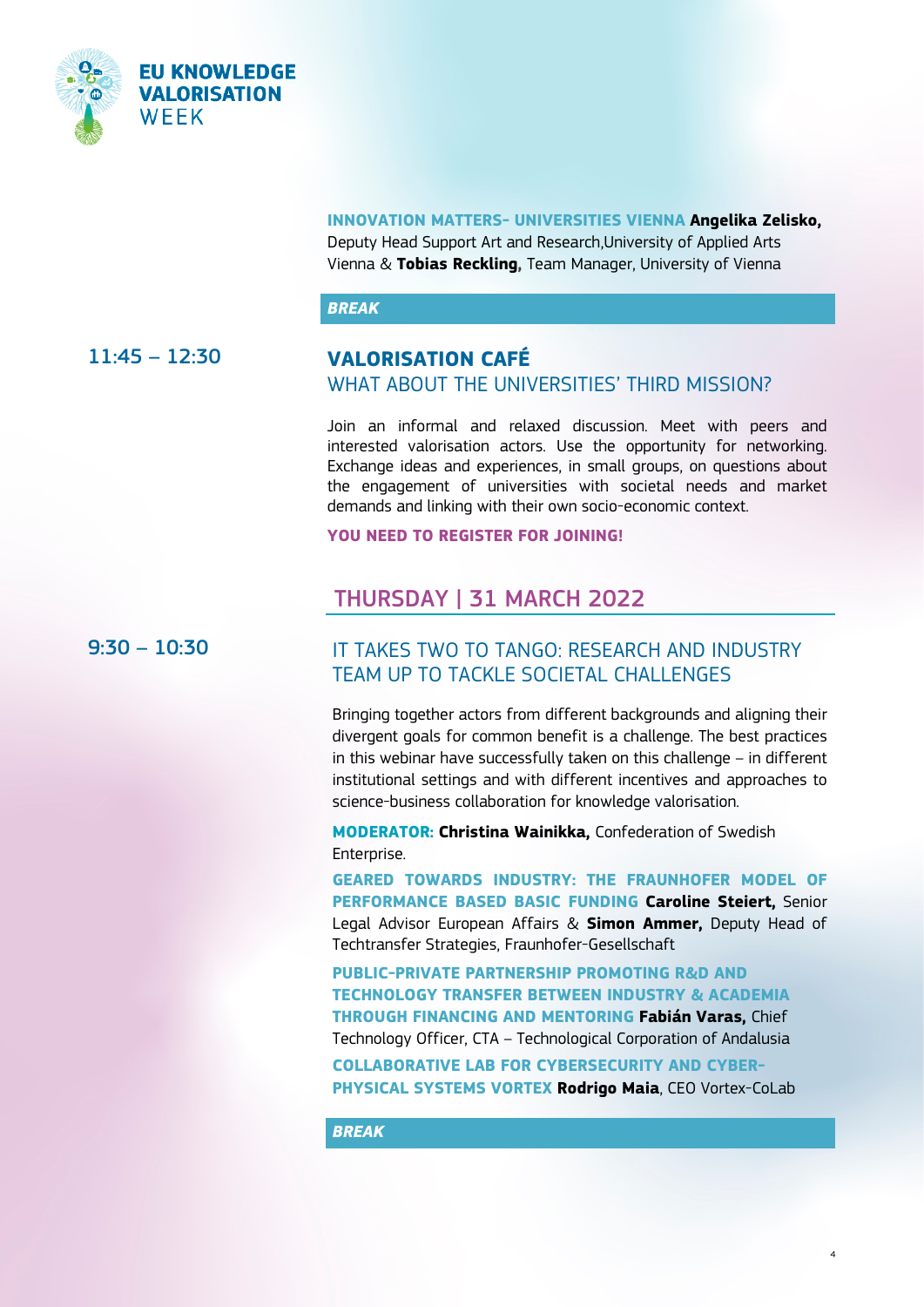

## 10:45 – 11:30 PUT CITIZENS IN THE PICTURE: ARTS FACILITATING KNOWLEDGE VALORISATION

The arts can stimulate the transformation of scientific knowledge and research results into innovative solutions engaging and creating value for citizens and industry, while building bridges with other knowledge valorisation actors. The examples in this webinar show how the arts and cultural institutions contribute to knowledge uptake, complemented by the main results of a recent study on the topic.

**MODERATOR: Vassilis Charalampidis,** Artistic Director of BIOS & President of European Creative Hubs Network

Introduction by **Isabelle De Voldere**, Idea Consult, on the main findings of the study *Fostering knowledge valorisation through the arts and cultural institutions*

**NOVA ISKRA – CONNECTING CREATIVE INDUSTRIES, TECHNOLOGY AND PEOPLE Nana Radenković**, Co-founder of Nova Iskra

**ARTIFICARE – CONNECTING ARTS-BASED PROCESSES AND THE INNOVATION AND COMPETITIVENESS OF ENTERPRISES Fabrizio Panozzo**, Professor at Ca' Foscari University of Venice and Associate Scholar of the European Institute for Advanced Studies in Management in Brussels

### *BREAK*

# 11:45 – 12:30 RAISE YOUR STANDARDS – PRAISE YOUR RESULTS

#### PANEL DISCUSSION

To promote the valorisation of research and innovation, researchers employ different instruments including standardisation. The overall objective of this panel discussion is to help understand good practices of EU funded projects in terms of their capacity to valorise R&I results by standardisation. It aims to give answers for researchers on what is the effective strategy in bringing their results close-to-market.

**MODERATOR: Sophie Müller**, Head of Unit Standards Policy, Directorate-General for Internal Market, Industry, Entrepreneurship and SMEs, European Commission

**Friederike Nabrdalik,** Project Manager, DIN – German Institute for **Standardisation** 

**Martin Brynskov,** Chair of Open & Agile Smart Cities (OASC), Associate Professor and Director of the Centre for Digital Transformation in Cities and Communities (DITCOM) at Aarhus University, Denmark

**Antonio Rinaldi**, ENEA - National Agency for New Technologies, Energy and Sustainable Economic Developmen, Italy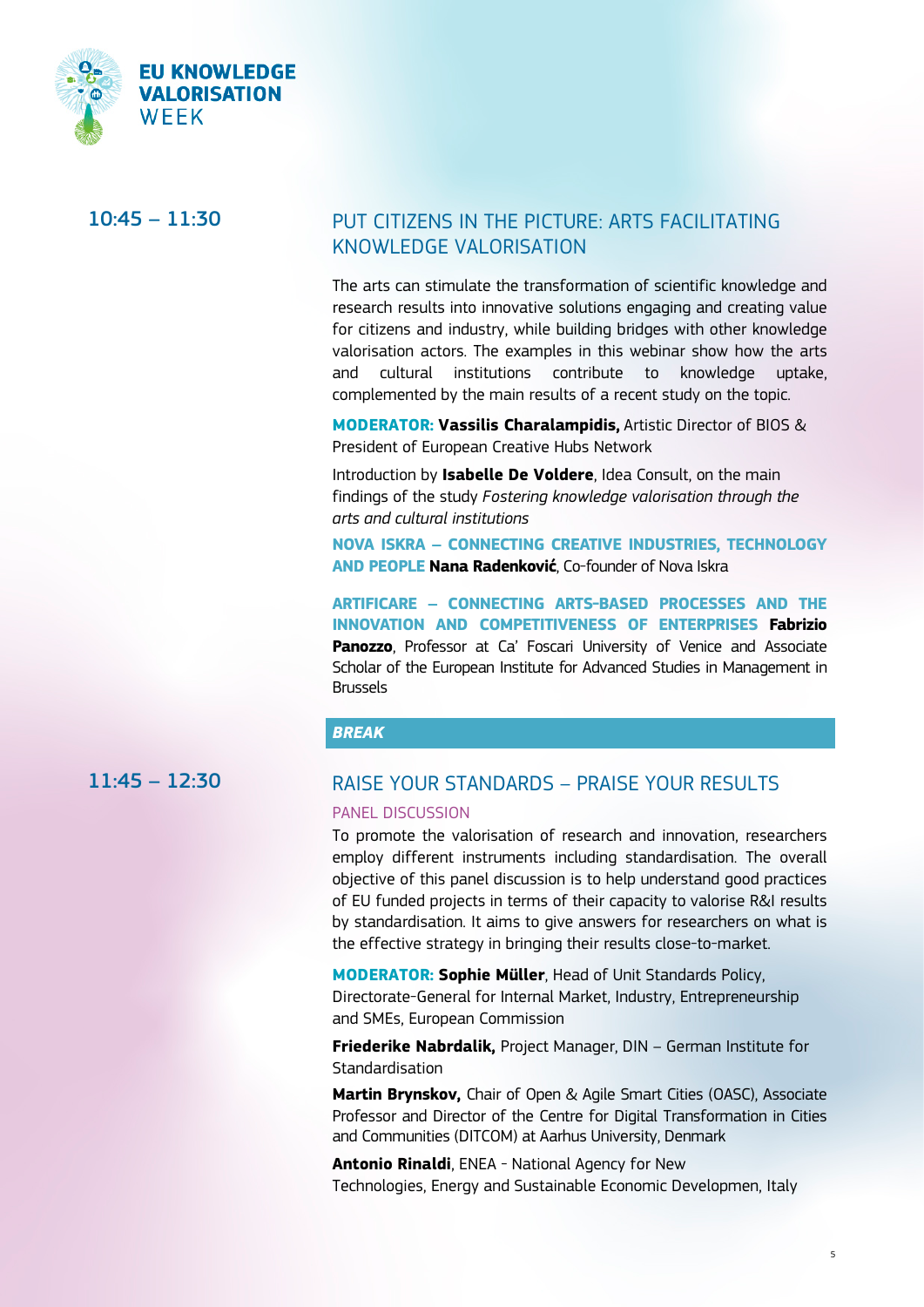

## FRIDAY | 01 APRIL 2022

## 9:30 – 10:15 TANGIBLE PROGRESS FOR INTANGIBLES: ACCESS TO AND SHARING OF INTELLECTUAL ASSETS

Intellectual assets such as ownership and access rights have a key role to play in knowledge valorisation and have a strong potential to benefit society when properly used and managed. The speakers of this webinar will demonstrate their innovative practices on how to improve access to and smart use of IP.

**MODERATOR: Andras Havasi,** Technology Transfer Manager, University Malta

**[VTT LAUNCHPAD](https://ec.europa.eu/research-and-innovation/en/research-area/industrial-research-and-innovation/eu-valorisation-policy/knowledge-valorisation-platform/repository/vtt-launchpad) Lotta Partanen**, Manager of VTT LaunchPad

**MEDICINE PATENTS POOL Esteban Burrone**, Head of Policy, Medicines Patent Pool

### *BREAK*

## 10:30 – 11:15 **VALORISATION TALKS**

### HOW IS KNOWLEDGE UPTAKE ACCELERATED AT CERN?

Insights into how innovation from a large international research organisation can create an impact on society.

**Giovanni Anelli**, Knowledge Transfer Group Leader, CERN - European Organization for Nuclear Research, in a conversation with **Tadas Tumėnas**, Lithuanian RDI Liaison Office LINO

## THE NEW EUROPEAN BAUHAUS: KNOWLEDGE-DRIVEN TRANSFORMATIONS FOR A MORE SUSTAINABLE, SOCIAL AND BEAUTIFUL FUTURE

**Alicja Herbowska,** Deputy Head of Unit New European Bauhaus, Directorate-General Joint Research Centre, European Commission

### *BREAK*

## 11:30 – 12:30 NEW DIRECTIONALITY FOR KNOWLEDGE VALORISATION IN THE EU

### PANEL DISCUSSION

The R&I landscape has profoundly changed since the 2008 Commission Recommendation on the management of intellectual property in knowledge transfer activities. An update is needed that moves from the traditional concept of knowledge transfer to